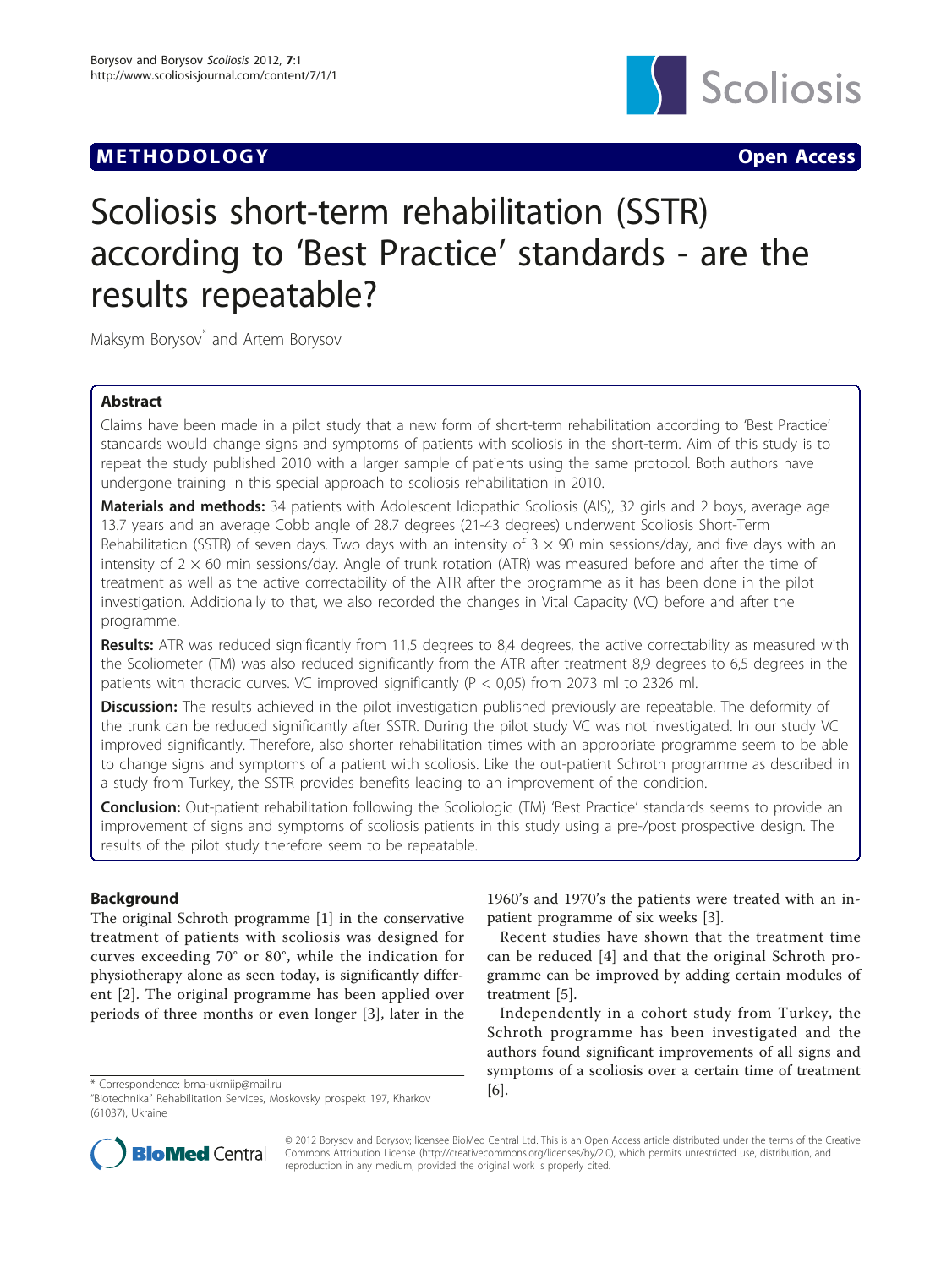The over-all evidence for physical therapy in the treatment of scoliosis on the other hand may be weak with respect to patient samples with a clear indication of treatment [\[7\]](#page-3-0), however, at least one prospective controlled study is available in a patient sample with the majority of patients at risk for being progressive [\[8\]](#page-3-0).

Recently, a paper has been published with a small sample of patients having undergone a new five-day short-term rehabilitation programme [[9](#page-4-0)]. Claims have been made from this study that signs and symptoms of a scoliosis can be improved with this short programme adapted to latest evidence. The sample was very small including only nine patients with scoliosis with a wide range of curvature sizes.

Purpose of our investigation was to replicate this study with our own patients and materials in order to see as to whether the results of the pilot study can be achieved independently at our centre. Both authors have been taking part in the first B-Level (professional level) course to learn the application of the programme both theoretically and practically. Back in Kharkov, Ukraine, we gained some practical experience with the programme initially and then we began with this investigation.

## Materials and methods

Thirty-four patients with Adolescent Idiopathic Scoliosis (AIS), 32 girls and 2 boys, average age 13,7 years and an average Cobb angle of 28,7° underwent Scoliosis Short-Term Rehabilitation (SSTR) for seven days. All patients had a brace and they came to our centre for brace renewal as it was outgrown. So the SSTR program was performed while the patients were waiting for the new brace. During the treatment time no brace was worn.

The treatment was performed in small groups of 2 patients with similar curve pattern.

The sample consisted of 20 double curves, 13 thoracic single curve patterns and 3 single lumbar/thoracolumbar curve patterns. According to the augmented Lehnert-Schroth classification [[3](#page-3-0)] we had the following distribution of curve patterns: 20 patients with a 4C pattern, 4 patients with a 3CN pattern, 7 patients with a 3CH pattern, 1 patient with a 3CTL pattern, 2 patients with a 4CL and 1 patient with a 4CTL pattern. The classification has been described before [[3\]](#page-3-0) and can be seen in [Figure 26](http://www.scoliosisjournal.com/content/6/1/17/figure/F26) from that paper.

The programme consisted of two days with an intensity of  $3 \times 90$  min sessions/day, and five days with an intensity of  $2 \times 60$  min sessions/day. The total treatment time compares well to the pilot investigation [\[9\]](#page-4-0).

The schedule used for the treatment of our patients are documented in Additional file [1.](#page-3-0) Recently the programme has been reduced to 3 days, only (Additional file [2\)](#page-3-0).

Angle of trunk rotation (ATR) was measured with a Scoliometer™ in forward bending from upright stance

before and after the time of treatment as well as the active correctability of the ATR in the thoracic region after the programme as has been done in the pilot investigation. Additionally to that we also recorded the changes in Vital capacity (VC) before and after the programme (technical error < 8%).

The programme (described more deeply in Additional file [3\)](#page-3-0) consisted of (1) correction of the sagittal profile, (2) corrections of the activities of daily living (ADL; see also Figure 1 and [2\)](#page-2-0), (3) 3D-made easy exercises and (4) New Power Schroth exercises (Figure [3](#page-2-0), [4, 5](#page-2-0)). 3D-made easy exercises and New Power Schroth exercises are enforced by 'Rotational Breathing' exercises [[1](#page-3-0)] and therefore may improve VC. Stabilisation with trunk muscle tension during exspiration in these two programs is of major importance as well as is in the original Schroth programme.

The programmes were structured as follows: physiologic<sup>®</sup> and ADL modules-30 min., '3D-made-easy' exercises 5 sets repeated 10 times, 'New Power Schroth' exercises 5 sets repeated 10 times as well.

The differences between the ATR values before and after the programme were evaluated using the t-Test, as were the ATR values after the programme in the 31 patients with thoracic curvatures where we measured the active autocorrectability (autocorrective movement as measured with a Scoliometer™ in forward bending from upright stance) each individual patient was able to achieve. The three patients with the single lumbar/thoracolumbar curve patterns were not undergoing the

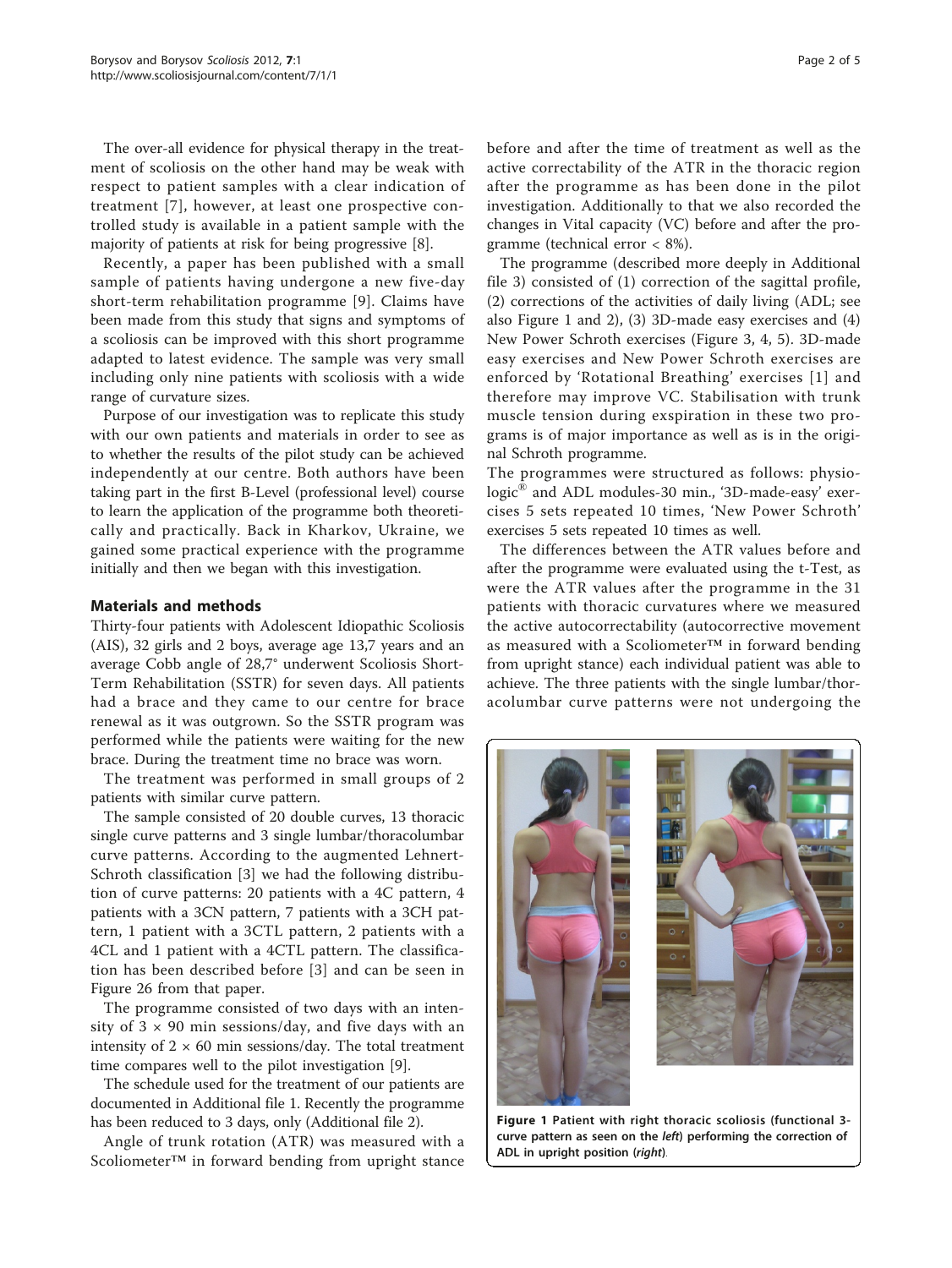<span id="page-2-0"></span>

measurements for 'autocorrectability ' as like in the initial pilot investigation [[9](#page-4-0)] only patients with thoracic curvatures where measured.

Additionally, we also evaluated the VC before and after the programme using the t-Test.

Written informed consent has been achieved from the patient visible on the pictures.



# Results

ATR was reduced significantly from 11,5° before the initiation of the programme to 8,4° at the end of the programme ( $p < 0.001$ ), the active correctability as measured with the Scoliometer™ was also reduced



Figure 3 Patient with right thoracic scoliosis (functional 3 curve pattern as seen on the left) performing the Muscle cylinder exercise according to the new , Power Schroth' principles (right). The corrected head alignment is not yet achieved and the correction of the sagittal profile can also be improved. Frontal plane correction is obviously visible.



(right). The corrected head alignment is not yet achieved but correction of the sagittal profil is already visible.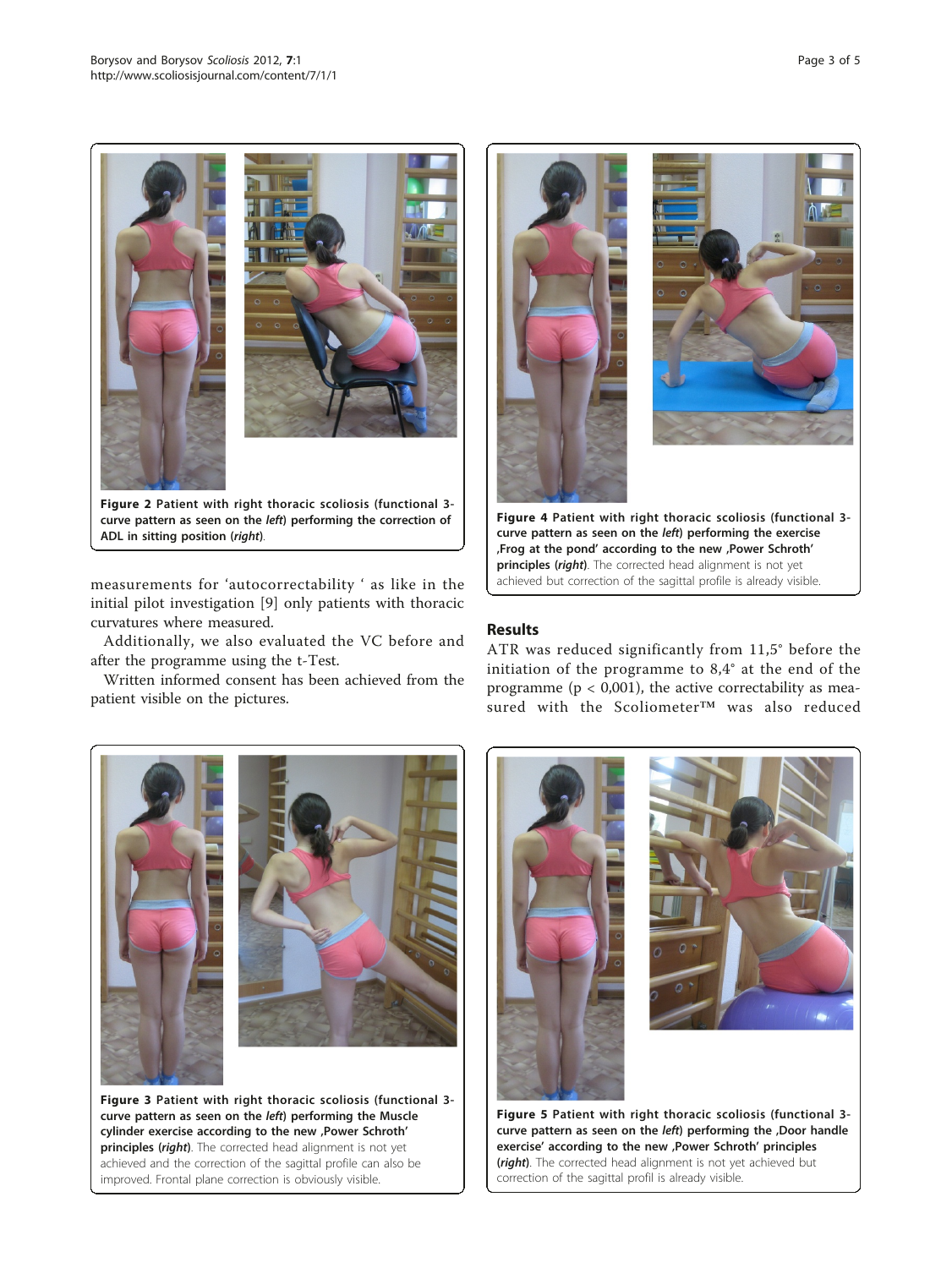<span id="page-3-0"></span>significantly from the ATR after treatment 8,9° to 6,5° (p  $> 0,001$ ). VC also improved significantly ( $p < 0,05$ ) from 2073 ml to 2326 ml.

The ATR reductions did not correlate with curvature magnitude or with the age of the patients treated.

The individual results obtained for each single patient are documented in the table (Additional file 4).

#### **Discussion**

The results of the pilot study published in 2010 [[9\]](#page-4-0) were shown to be repeatable. The programme is easy to learn and can be applied everywhere. The deformity obviously can, at least temporarily, be reduced significantly with the help of specific pattern dependent correction exercises. Additionally, an improvement of VC is possible, which has not been investigated in the pilot study. Improvements of VC were achieved with the original Schroth programme on an in-patient basis [[10](#page-4-0)]. We were able to achieve comparable effects within a shorter period of time.

In the light of the latest developments in bracing, physiotherapy must be seen as an 'add on' treatment during the pubertal growth spurt, while bracing has to be acknowledged as the primary treatment of patients with scoliosis during growth [[11-15](#page-4-0)]. Although the results of the latest bracing technology seems promising for the patients at actual risk for being progressive [\[16](#page-4-0)-[18\]](#page-4-0), physiotherapy is a worthwhile alternative to spinal fusion surgery in patients not at actual risk, considering that spinal fusion surgery will not change signs and symptoms of a scoliosis [[11,19](#page-4-0),[20](#page-4-0)].

Although there is no evidence that the improvements of trunk deformity as measured with the help of the Scoliometer® are stable in the long-term, there also is no evidence that the reduction of trunk deformity is stable after surgery [\[20\]](#page-4-0).

We are well aware of the fact that mid to long-term studies are needed in order to establish a body of evidence for the use of specific exercises [6[-10,21,22](#page-4-0)], however these preliminary results of a simple and effective approach seem promising.

As has been shown, the programme used is repeatable and therefore we encourage physical therapists to take advantage of the programme, which is described at large in two books [[14,15](#page-4-0)].

At this stage, there are no mid- or long-term results available, so the results obtained from this study must be regarded as being preliminary. Further long-term results are needed to validate these findings.

As most of our patients come from the Ukraine we will follow-up the patient sample as described prospectively in order to gain mid- and long-term effects in a few years.

#### Conclusions

The SSTR programme seems to be reproducible with respect to the methodology and the results. The SSTR programme is an alternative for patients not at actual risk for being progressive. Patients during the pubertal growth spurt should be braced with high correction braces initially whenever indicated. The SSTR programme is based on a certain classification of curve patterns and therefore is easily repeatable after a short time of training within the course programme provided (Additional file 2).

### Additional material

[Additional file 1: D](http://www.biomedcentral.com/content/supplementary/1748-7161-7-1-S1.PDF)escription of the schedule of the patients undergoing SSTR at our centre.

[Additional file 2: D](http://www.biomedcentral.com/content/supplementary/1748-7161-7-1-S2.PDF)escription of the course programme provided by the Scoliologic™™ Best Practice academy, showing that the SSTR has been reduced to a program of 3 days, only.

[Additional file 3: D](http://www.biomedcentral.com/content/supplementary/1748-7161-7-1-S3.PDF)escription of the basic principles used within the Scoliologic™™ Best Practice program (Chapter IV from the 4<sup>th</sup> edition of [\[15](#page-4-0)]with kind permission by Dr. HR Weiss).

[Additional file 4: T](http://www.biomedcentral.com/content/supplementary/1748-7161-7-1-S4.PDF)able with the individual results obtained for each single patient (raw data of each patient).

#### Acknowledgements

The authors are very thankful to Lesley Schneider for copyediting the paper. Special thanks also to Dr. Hans-Rudolf Weiss for allowing to reproduce chapter IV from his book 'Best Practice' in conservative scoliosis care, Pflaum, Munich, 4<sup>th</sup> edition, 2012 [\[15](#page-4-0)].

#### Authors' contributions

MB and AB contributed equally in study design, patient acquisition, patient management during treatment, manuscript writing and statistical analysis. Both authors read and approved the final manuscript.

#### Competing interests

The authors declare that they have no competing interests.

Received: 18 October 2011 Accepted: 17 January 2012 Published: 17 January 2012

#### References

- 1. Lehnert-Schroth C: Dreidimensionale Skoliosebehandlung. 7 edition. Stuttgart: Urban & Fischer; 2007.
- 2. Weiss HR, Negrini S, Rigo M, Kotwicki T, Hawes MC, Grivas TB, Maruyama T, Landauer F: Indications for conservative management of scoliosis (SOSORT guidelines). Stud Health Technol Inform 2008, 135:164-170.
- 3. Weiss HR: [The method of Katharina Schroth-history, principles and](http://www.ncbi.nlm.nih.gov/pubmed/21878114?dopt=Abstract) [current development.](http://www.ncbi.nlm.nih.gov/pubmed/21878114?dopt=Abstract) Scoliosis 2011, 6:17, (30 August 2011).
- 4. Weiss HR, Hollaender M, Klein R: [ADL based scoliosis rehabilitation](http://www.ncbi.nlm.nih.gov/pubmed/17108494?dopt=Abstract)–the [key to an improvement of time-efficiency?](http://www.ncbi.nlm.nih.gov/pubmed/17108494?dopt=Abstract) Stud Health Technol Inform 2006, 123:594-598.
- 5. Weiss HR, Klein R: Improving excellence in scoliosis rehabilitation: a controlled study of matched pairs. Pediatr Rehabil 2006, 9(3):190-200.
- 6. Otman S, Kose N, Yakut Y: [The efficacy of Schroth s 3-dimensional](http://www.ncbi.nlm.nih.gov/pubmed/16155663?dopt=Abstract) [exercise therapy in the treatment of adolescent idiopathic scoliosis in](http://www.ncbi.nlm.nih.gov/pubmed/16155663?dopt=Abstract) [Turkey.](http://www.ncbi.nlm.nih.gov/pubmed/16155663?dopt=Abstract) Saudi Med J 2005, 26:1429-1435.
- 7. Weiss HR, Santos Leal E, Hammelbeck U: Proposal for the SOSORT inclusion criteria for studies on physiotherapy. Proceedings of the 8th international conference of the SOSORT Barcelona; 2011.
- 8. Weiss HR, Weiss G, Petermann F: Incidence of curvature progression in idiopathic scoliosis patients treated with scoliosis in-patient